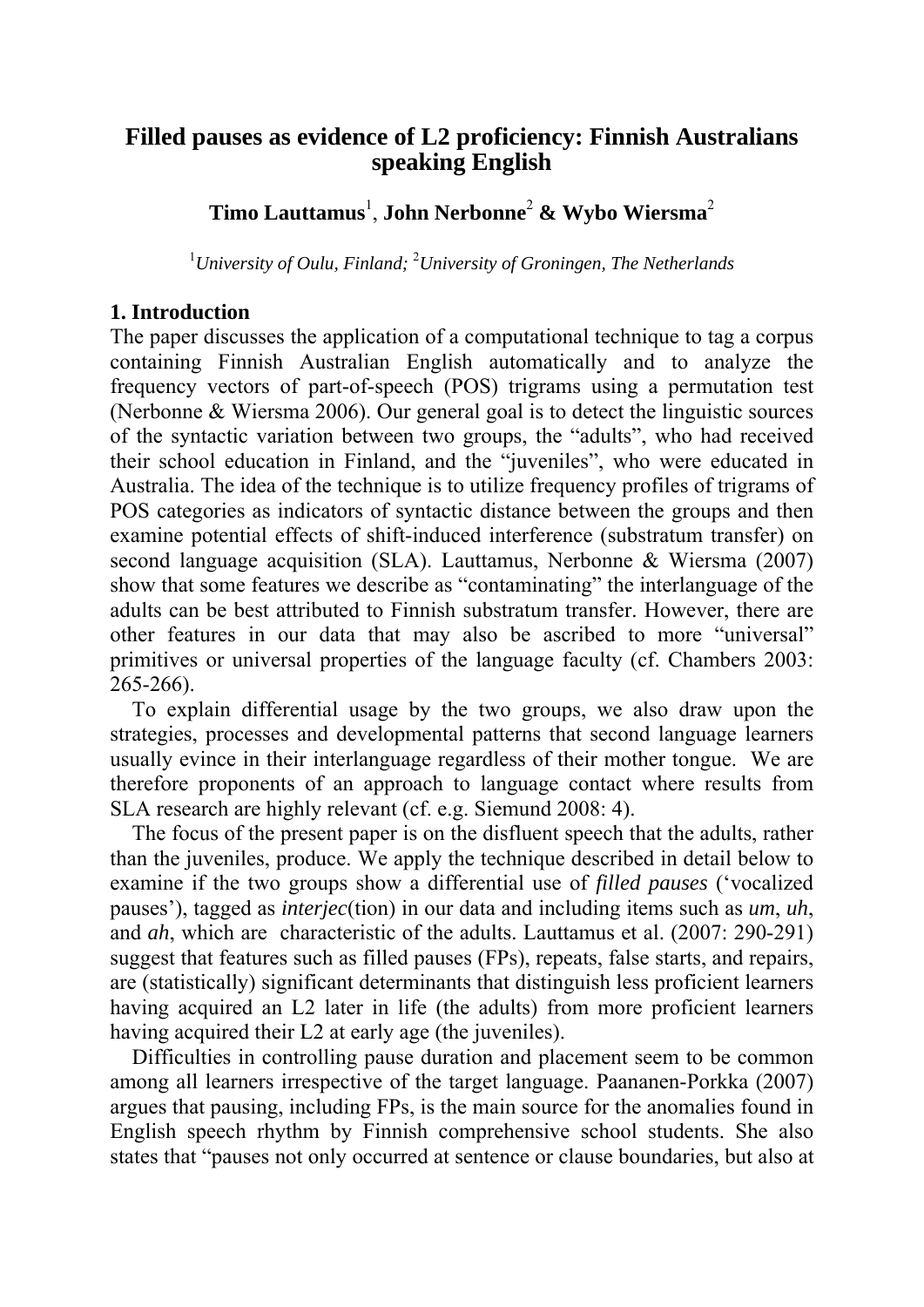word boundaries" in all language groups that she studied, i.e. in native-speaker English, non-native-speaker English and native-speaker Finnish (pp. 259-260).

 Our goal is to investigate whether FPs can be used as an indicator of L2 proficiency. We hypothesize that the adults use more FPs than the juveniles, and that they pause at "inappropriate" syntactic positions compared to native speakers of English. Paananen-Porkka (2007: 260), for example, points out that "unlike Finnish pupils, native speakers of English did not pause between the auxiliary and the main verb". In addition, she notes that there is a higher mean percentage of pauses at word boundary for Finnish speakers of English than for both L1 speakers (p. 264). It appears, however, that the difference in the use of FPs by the adults and the juveniles may be measured only in terms of frequency of use rather than in terms of position. Our preliminary results suggest that FPs in the adults' speech can occur in any position but most frequently before noun heads, as in *I just had a uh cup of water*, or before pronouns, as in *because uh we stayed three years* (possibly signaling a clause boundary). The syntactic positions of FPs will be discussed in detail in our future work.

### **2. Syntactic theory and POS tagging**

Syntactic theory uses analysis trees showing constituent structure and/or dependency structure to represent syntactic structure, so a natural tool to consider for the task of detecting syntactic differences would be a parser – a program which assigns the syntactic structure appropriate for an input sentence (given a specific grammar). We decided, however, against the use of a parser, and for the more primitive technique of POS tagging (explained below) because, even though automatic parsing is already producing fair results for the edited prose of newspapers, we suspected that it would be likely to function very poorly on the conversational transcripts of second language learners. Both the conversation style of the transcripts and the frequent errors of learners would be obstacles. We return below to the selection of corpora and its motivation.

## *2.1. Tagging*

We detect syntactic differences in two corpora in a fairly simple way (Lauttamus et al. 2007). We tag the two corpora automatically (all errors are left in), i.e. we automatically detect for each word its syntactic category, or, as it is commonly referred to, its part-of-speech (POS). Below we provide an example:

 (1) the cat is ART (def)  $N$  (com, sing)  $V$  (cop, pres) on the mat PREP (ge)  $ART$  (def)  $N$  (com, sing)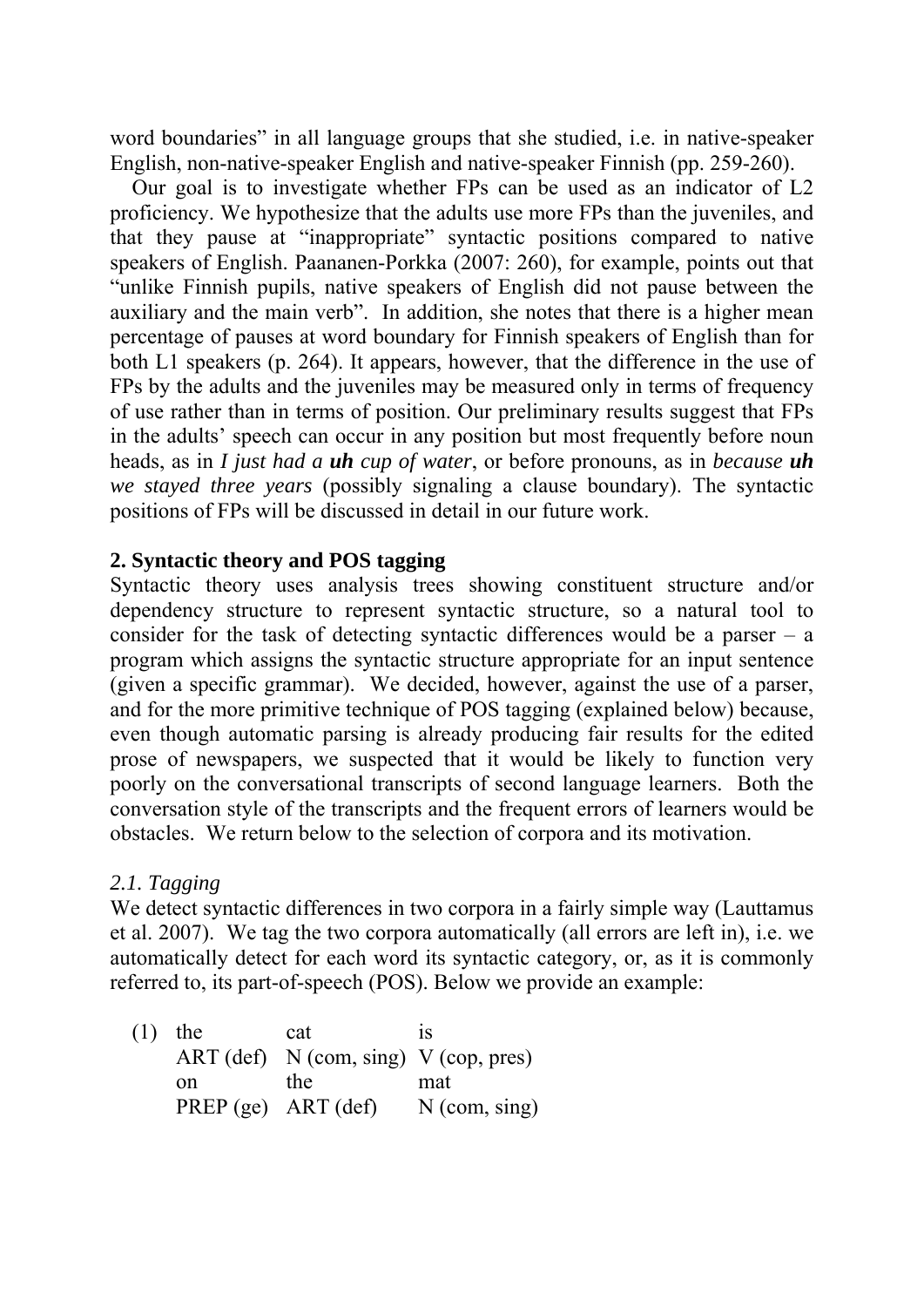We tagged the corpora using the set of POS tags developed for the TOSCA-ICE, which consists of 270 POS tags (Garside et al. 1997), of which 75 were never instantiated in our material. Since we aim to contribute to the study of language contact and second language learning, we chose a linguistically sensitive set, that is, a large set designed by linguists, not computer scientists. In a sample of 1,000 words we found that the tagger was correct for 87% of words, 74% of the bigrams (sequences of two words), and 65% of the trigrams (sequences of three words). The accuracy is poor compared to newspaper texts, but we are dealing with conversation, including the conversation of non-natives. Since parsing is substantially less accurate than POS tagging, we feel that this accuracy level confirms the wisdom of not trying to use the more informative technique of full parsing.

The POS tags are then collected into ordered triples, *trigrams* such as ART(def)-N(com,sing)-V(cop,pres),..., PREP(ge)-ART(def)-N(com,sing). We use POS trigrams, rather than single tags, as indications of syntactic structure in order to obtain fuller reflection of the complete syntactic structure, much of which is determined once the syntactic categories of words are known. In making this last assumption, we follow most syntactic theory, which postulates that hierarchical structure is (mostly) predictable given the knowledge of lexical categories, in particular given the lexical 'head'. Sells (1982, sec. 2.2, 5.3, 4.1) shows how this assumption was common to theories in the 1980s, and it is still recognized as useful (if imperfect given the autonomy of "constructions", which Fillmore & Kay, 1999, demonstrate). So if syntactic heads have a privileged status in determining a "projection" of syntactic structure, then we will detect syntactic differences in two varieties by quantifying the distribution of parts-ofspeech in context.

#### *2.2. Comparison*

We then collect all the POS trigrams found in the corpora (13,784 different POS trigrams in the case of the Finnish Australian data), and count how frequently each occurs in both of the corpora. We then compare the two rows of this 2 X 13,784 element table, asking two questions. First, we wish to know whether the distribution in the two rows might be expected by chance, in other words, whether there is a statistically significant difference in the distributions. Second, in case the overall distributions differ significantly (*p*-values at or below 0.05), we calculate which frequent POS trigrams are responsible for the skewed distribution. We suppress the technical details in this presentation, referring the interested reader to Nerbonne & Wiersma (2006).

 In connection with the second goal, we examine the top 200 significant POS trigrams that contribute the most to the skewing of the distribution between the two corpora. This list was created by sorting all significant trigrams by the relative size of the difference in their frequency between the two groups,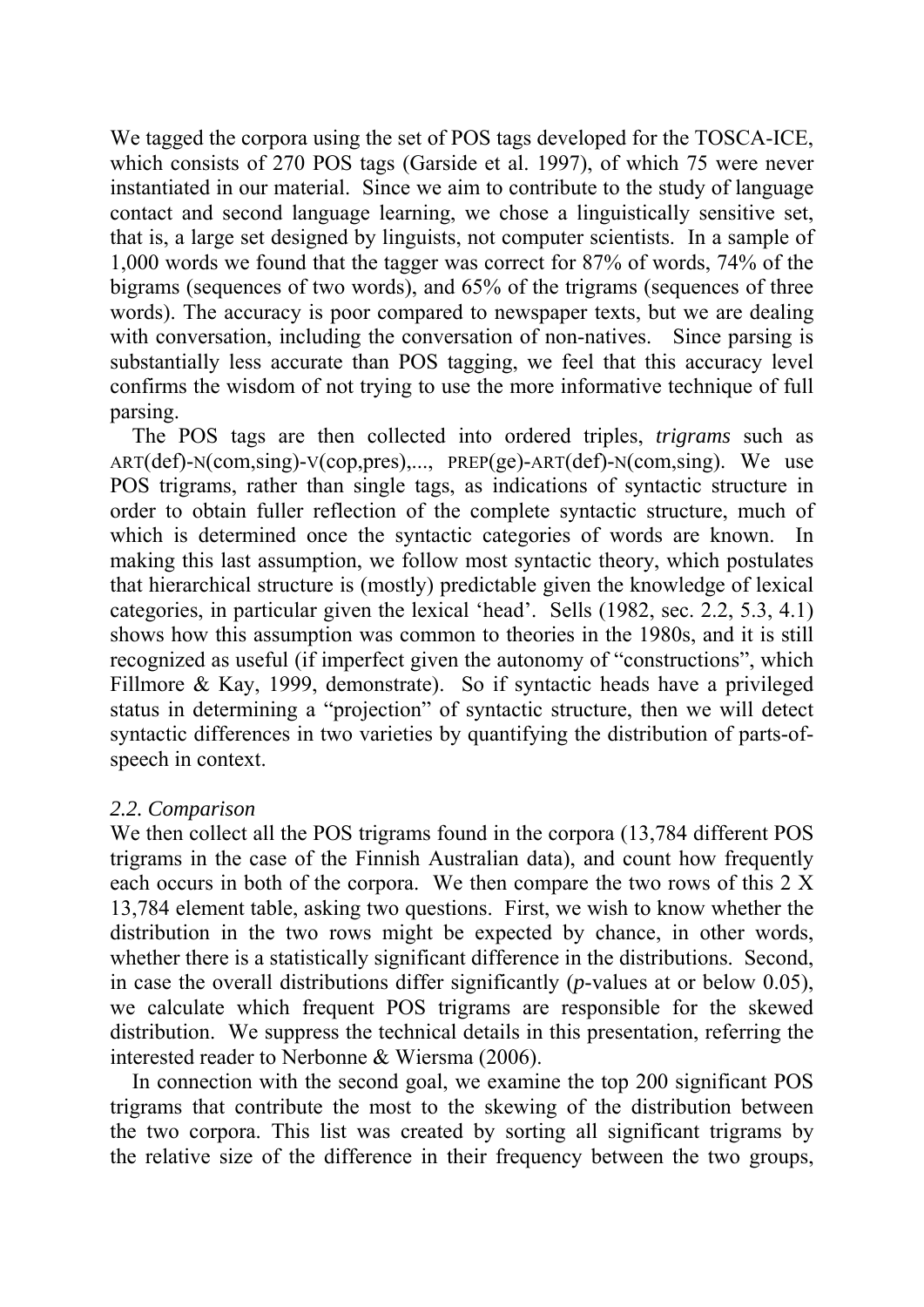not by their absolute frequency. This ensures that we have the trigrams that are the most characteristic for each group at the top. We turn to an examination of the Finnish Australian data below.

 By analyzing differences in the frequencies of POS trigrams, we importantly identify not only deviant syntactic uses ("errors"), but also the overuse and underuse of linguistic structures, whose importance is emphasized by researchers on second language acquisition (Ellis 1994: 304-306, who calls underuse 'underrepresentation' and overuse 'over-indulgence'; de Bot et al. 2005: A3, B3). According to these studies, it is misleading to consider only errors, as second language learners likewise tend to overuse certain possibilities and tend to avoid (and therefore underuse) others. For example, de Bot et al. (2005) suggest that non-transparent constructions (such as idioms, preferred collocations, e.g. *heavy traffic, dense text,* including verb and eventive object, e.g. *make a choice, have a bath*) are systematically avoided even by very good second language learners.

We like to emphasize that our work assumes, not that syntax consists solely of part-of-speech sequences, but only that differences in part-of-speech sequences are indicative of syntactic differences in general. It is important to emphasize that we do not claim to have developed a technique that probes all conceivable syntactic differences directly, but rather a technique that detects traces of differences in superficial syntax. Those differences might naturally have causes in deeper levels of syntactic structure.

 Our proposed technique for detecting syntactic differences does indeed aggregate over many indicators of syntactic difference, in a way that makes progress toward assessing the "total impact" of a first language on a second in the way Weinreich (1953:63) sought, albeit with respect to a single linguistic level, namely syntax. We do not develop a true measure of syntactic difference here as that would require further calibration and validation, preferably crosslinguistically, but we do claim to detect differences in the frequency with which different constructions are used.

#### **3. The Australian English of Finnish emigrants**

We shall describe the differences between the English of those who emigrated as adults and those who emigrated as children (juveniles). After studying the transcripts, we assume that the latter's English is near native, and so we focus below on the English of those who emigrated as adults.

#### *3.1. Linguistic situation of the adult emigrants*

We note that the linguistic development of the two Finnish groups in Australia is best described as language shift. We are therefore concerned with bigenerational bilingualism as a series of stages in the assimilation of the Finnish ethnic minorities into a linguistically, socially and culturally English-dominant speech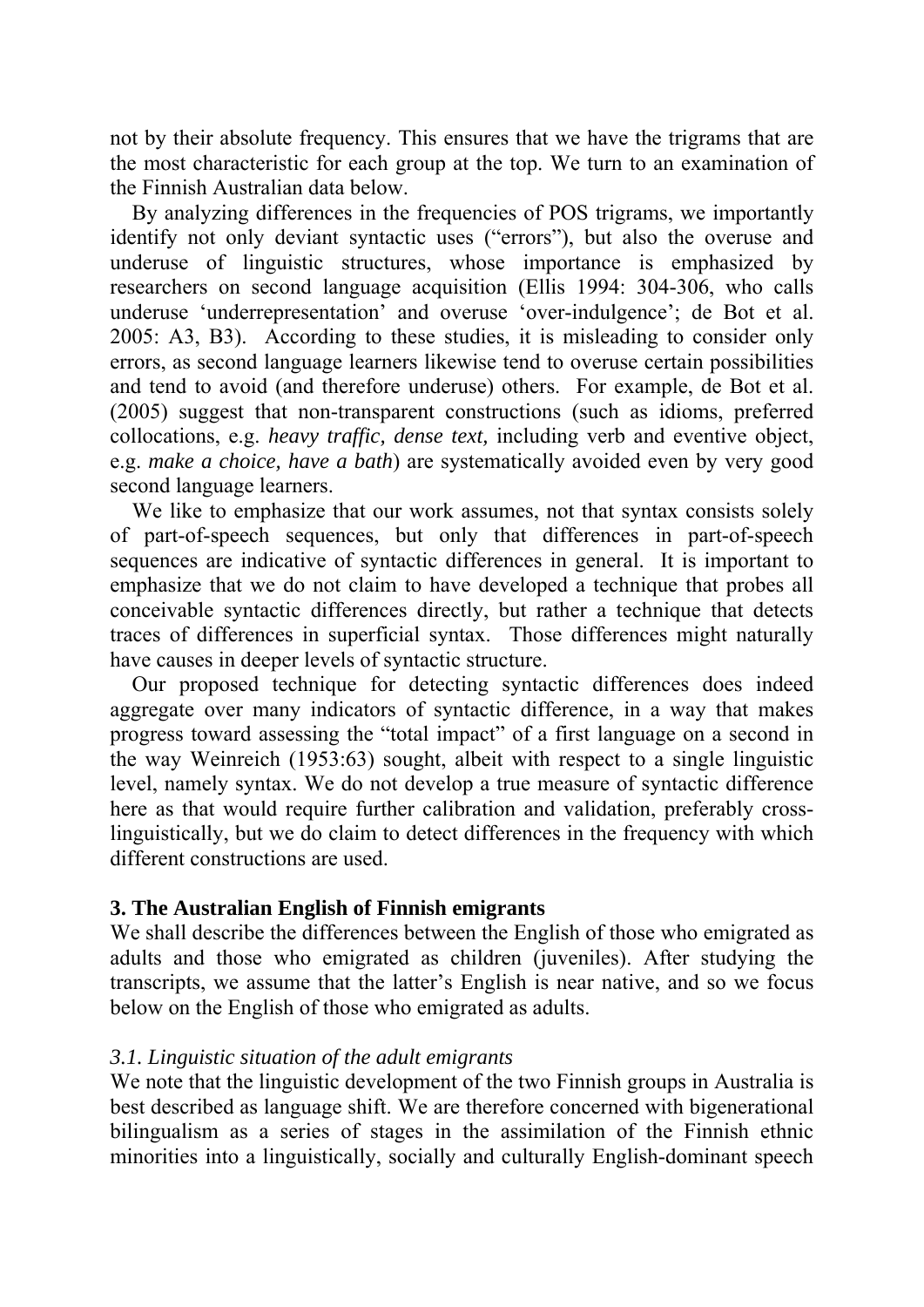community, which inevitably entails the loss of the variety of Finnish used in the speech communities and Anglicization among these ethnic groups. We note that language shift seems to take place no later than during the 2nd generation of various ethnic groups in the US, with the exceptions of Spanish and Navajo (Karttunen 1977; Veltman 1983; Smits 1996; Klintborg 1999). The evidence from Hirvonen (2001) also supports this; American Finnish does not seem to survive as a viable means of communication beyond the second generation.

The situation is similar in Australia. Clyne  $&$  Kipp (2006: 18) note that "highshift" groups in Australia tend to be ones who are culturally closer to Anglo-Australians in contrast with some "low-shift" groups with different "core values such as religion, historical consciousness, and family cohesion". The evidence in Lauttamus et al. (2007) suggests that also Finnish Australians represent those language groups that shift to English very rapidly in the second generation. It appears that even members of the 1st generation of immigrants may demonstrate a variety of achievements, including native-like ability (cf. Piller 2002), that members of the 2nd generation speak natively and that language attrition does not wait until the 3rd generation but begins with the 1st generation (cf. Waas 1996; Schmid 2002, 2004; Cook 2003; Jarvis 2003).

Consequently, we expect to find most of the evidence for syntactic interference (substratum transfer) in the English of first generation Finnish Australians (the adults), as the second generation (the juveniles) has already shifted to English without any interference from Finnish. In a sample of 12 first generation informants from the corpus collected by Watson (1996), only three use mostly English with English speakers in their daily communication, while three out of 12 informants use Finnish most of the time. For the remaining 6, Finnish is predominantly used at home, with relatives, and with other Finnish speaking friends, whereas English is used elsewhere (Levänen 2008: 8-10). In a sample of 12 second generation informants, all of them use both English and Finnish, and there are no significant differences in the language used in different situations between them. The dominant language at work and at home is English. Finnish is mainly used with parents and other Finnish speaking relatives and friends (Levänen 2008: 11-12).

All this strengthens the argument for the shift that second generation Finnish Australians have been undergoing. The findings in Lauttamus et al. (2007) point in the direction that second generation Finnish Australians speak (almost) natively, with very little Finnish interference in their English. This is corroborated by findings in some other studies, such as Lahti (1999) and Kemppainen (2000) on lexical features, Mannila (1999) on segmental features, Laakkonen (2000) on rhythm, and Markos (2004) on hesitation phenomena.

 The language contact scholarship distinguishes situations of *shift* from *maintenance* (Thomason and Kaufmann 1988; Van Coetsem 1988). The adult emigrant group, our focus here, maintains Finnish, but, more to the point, shifts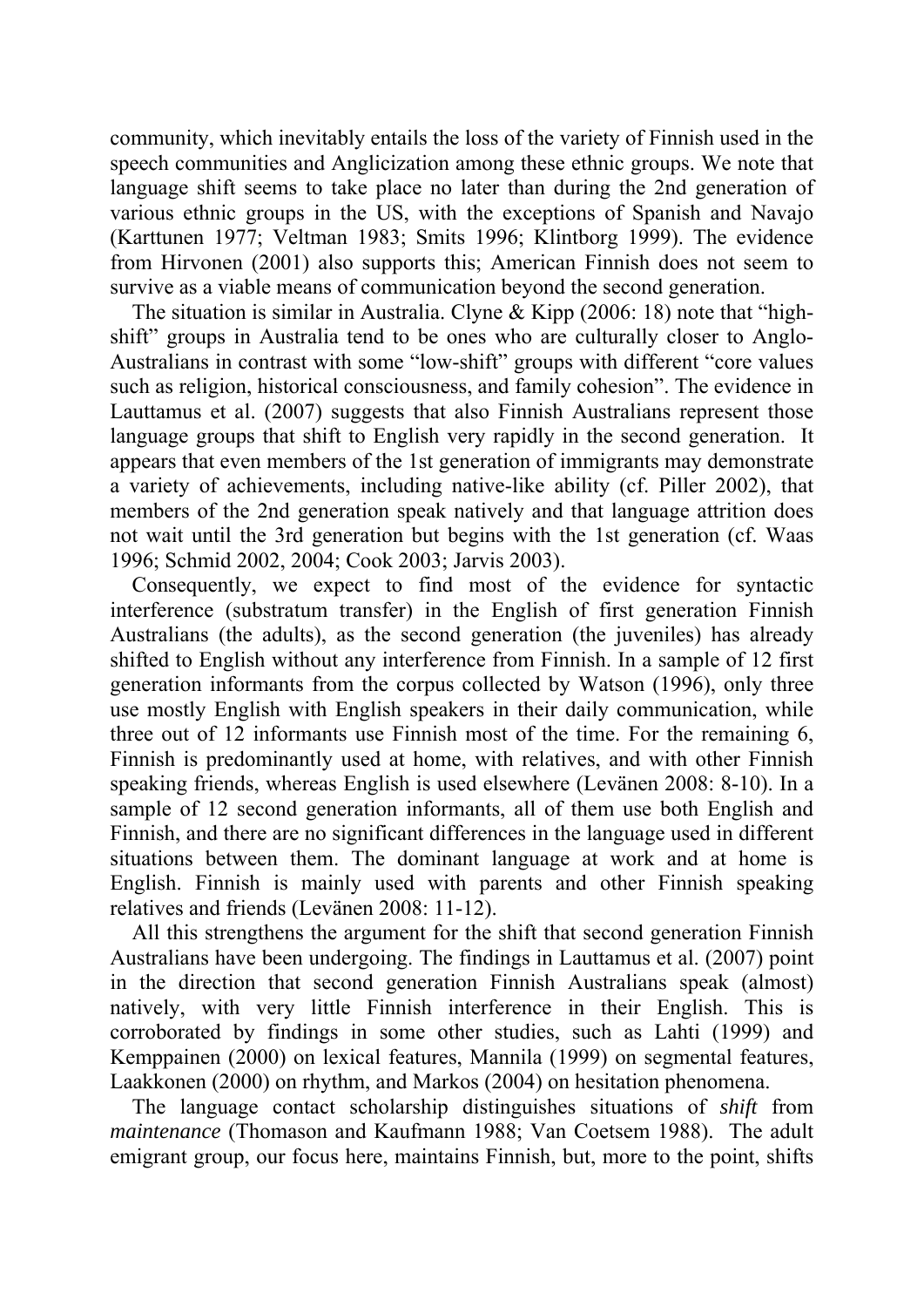to English, the subject of our research. Their Finnish is linguistically dominant, while English is socially dominant throughout Australia. In a situation of adult language shift, we expect interference from the native (Finnish) in the acquired (English) language, beginning with pronunciation (phonology) and morphosyntax. Lexical interference is comparatively weak.

### *3.2. Finnish Australian English Corpus (FAEC)*

Greg Watson of the University of Joensuu compiled a corpus of English conversations with Finns who had emigrated to Australia nearly thirty years earlier (Watson 1996). This corpus was kindly put at our disposal. All the respondents were Finnish native speakers. We divided them into two groups, "adults", or adult emigrants, who were over 18 upon arrival in Australia, and "juveniles", the children of the adults, who were all under 17 at the time of emigration. We distinguish between adult immigrants and immigrant children based on Lenneberg's (1967) well-known critical age hypothesis, which suggests a possible biological explanation for successful L2 acquisition between age two and puberty. Note that 'adult' vs. 'juvenile' refers only to the age at emigration: all the respondents were over 30 at the time of the interviews.

The adults were 30 years old on arrival (on average), and 58.5 at the time of the one-hour interview, and the juveniles were 6 and 36, respectively. There were 62 adult and 28 juvenile interviews, and there were roughly equal numbers of males and females. The interviews were transcribed in regular orthography by trained language students and later checked by Watson. Speakers were not tested for English proficiency, but it is clear from a quick view of the data that the juveniles' English is considerably better than that of the adults'. The juveniles had gone to school in Australia, and the adults in Finland. Our corpora contain 305,000 words in total. The text size for the adults is 221,000 and for the juveniles 84,000 words. By applying permutation statistics to the data, we can eliminate the effect of the difference in the number of words contributed by the two groups. Consequently, the imbalance has no impact on the number of possible trigrams produced for comparison (section 2.2).

## **4. Disfluent speech and filled pauses**

The evidence from our syntactic analysis using the POS-tag trigrams and a permutation test like the one described in detail in Nerbonne & Wiersma (2006) and Lauttamus et al. (2007) shows that there are differences between the adults and the juveniles at a statistical significance level below 0.001. We argue that some of the significant syntactic differences found in the data can be ascribed to the lower level of language proficiency of the adults, and that the observed overuse of hesitation phenomena by the adults is a concomitant of lack of English proficiency.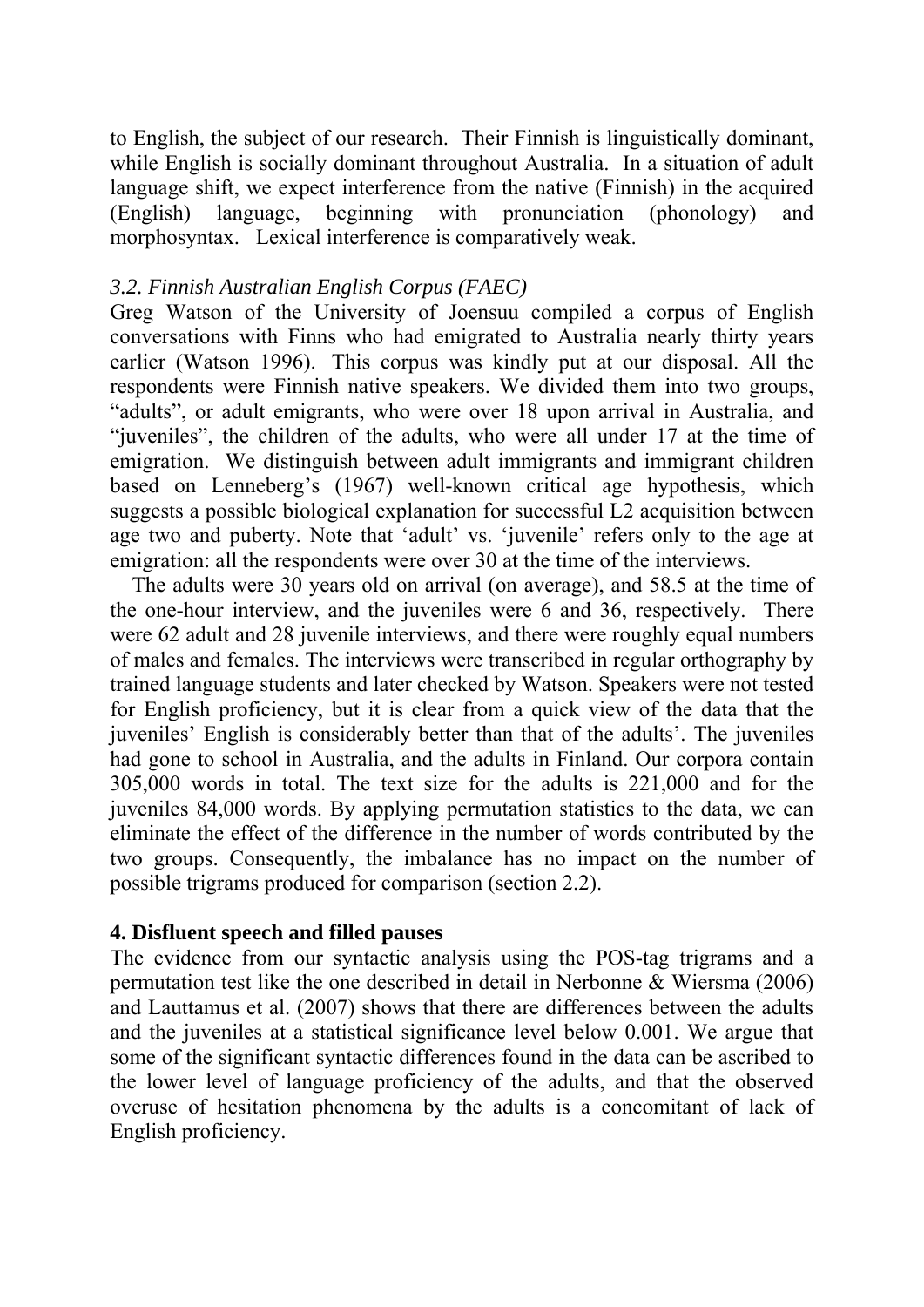The adults demonstrate typical features of disfluent speech, such as (filled) pauses, repeats, false starts, incomplete or false syntactic structures, arising from difficulties in speech processing, and particularly in lexical access (Lauttamus et al. 2007). The examples (2) to (6) show some of the attested features:

- (2) skin cancer and /um and uh/ and gene general
- (3) but /ah I I/ never been on
- (4) clubs spades /hearts and uh/ uh cl oh
- (5) he was a leading-hand um /leading-hand and ah/ last last
- (6) as in /a in a/ Finland because especially

As to pausing, it should be remembered that only FPs, as in (2), (3), (4), (5), were included and tagged as *interjec*(tion) in each trigram between the slashes. Paananen-Porkka (2007) suggests that features of disfluent speech can occur at any syntactic boundary, at sentence, clause, phrase or word boundary, and this is what we would like to argue as well. They are, of course, characteristic of any kind speech, native and non-native alike, but certainly more frequent in interlanguage or, more generally, in SLA where speakers demonstrate imperfect learning as they study an L2.

 We applied the computational technique described above to examine if the adults and juveniles show a differential use of FPs. Our earlier research (Lauttamus et al. 2007) suggests that pausing (FPs) is a statistically significant determinant that distinguishes less proficient learners having acquired an L2 later in life (the adults) from more proficient learners having acquired their L2 at early age (the juveniles). Our goal is now to show in detail if this is the case with the English of Finnish Australians, particularly with the adults.

#### **5. Findings**

It should be remembered that we first deal with the top 200 trigram types out of a total of 666, which all show statistically significant differences between the adults' and the juveniles' syntax ( $p \le 0.05$ ).

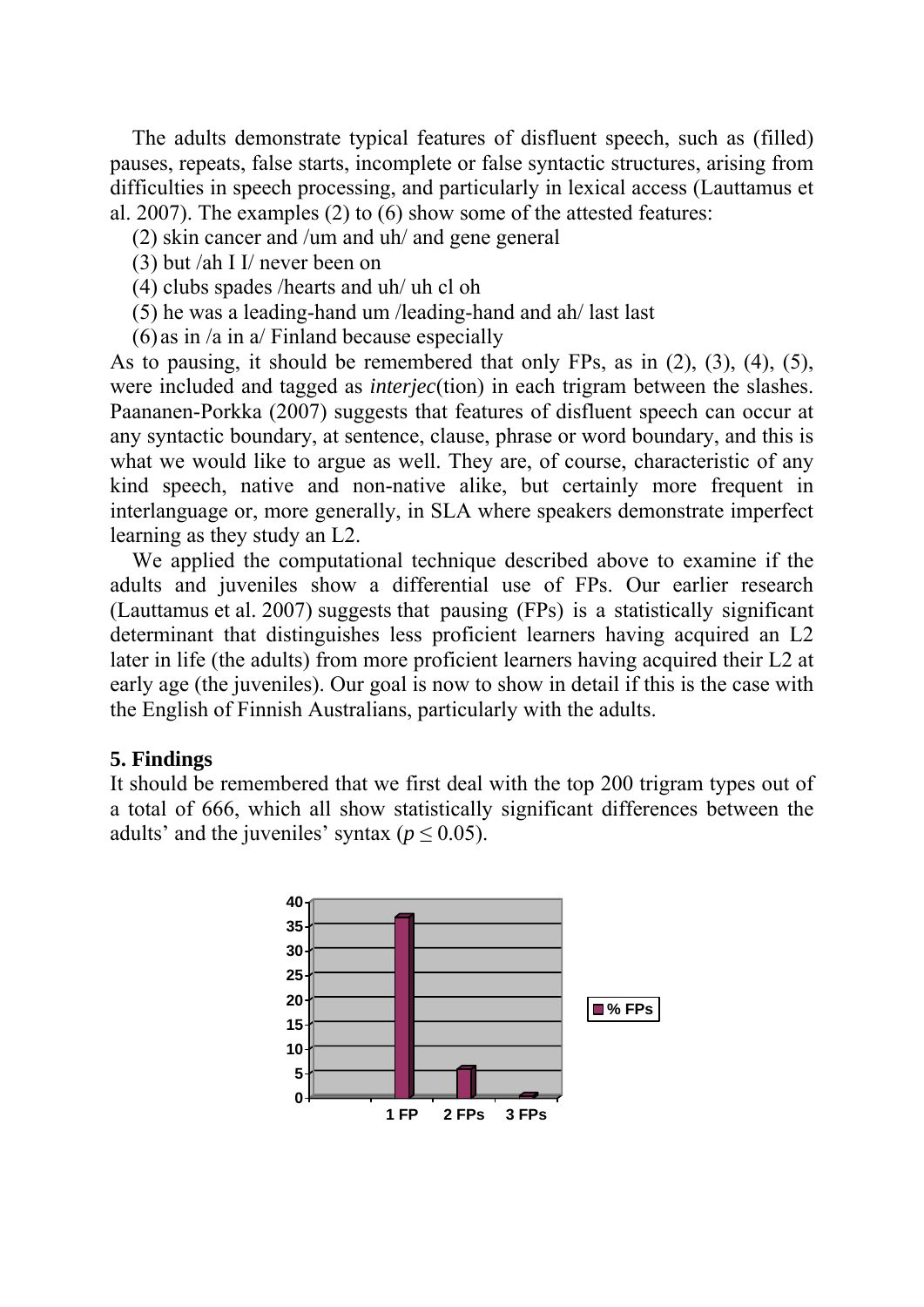Figure 1. Percentage of filled pauses (FPs) in the top 200 POS-trigram types in the adults' speech.

Figure 1 shows that out of the top 200 POS-trigram types which most characteristically distinguished the adults from the juveniles, 37% (N=74/200) include at least one filled pause (1 FP), as in (7) and (8). Out of the same trigrams types,  $6\%$  (N=12/200) include at least two filled pauses (2 FPs), as in (9) and (10), and  $0.5\%$  (N=1/200) three filled pauses (i.e. a trigram type with only filled pauses). In all of these cases the adults used more filled pauses than the juveniles.

|                                                                                                 |                                    |  | Interj Conj(subord) Art(def)                             |  |  | $(7)$ politically /uh when the liberals were in |
|-------------------------------------------------------------------------------------------------|------------------------------------|--|----------------------------------------------------------|--|--|-------------------------------------------------|
| (8)                                                                                             | $\Gamma/m$                         |  | $V$ (cop, pres, encl) Interj Adv(inten)<br>ah very/ sick |  |  |                                                 |
| (9)                                                                                             | and /uh uh because/ in the morning |  | <b>Interj Interj Conj</b> (subord)                       |  |  |                                                 |
| <b>Interj Pron</b> (pers, sing) <b>Interj</b><br>uh/ snow-skied in competitions<br>and $/\mu$ h |                                    |  |                                                          |  |  |                                                 |

For the juveniles, however, there are only 6 (six) trigram types in which they used the sequence of POS tags more frequently than the adults (using  $p \le 0.5$  as a cutoff), **none** of which **contain filled pauses**. Out of these six trigram types, four show the use of contracted forms, such as *I'll go*, *it'll be*, *we're going*, which are rarely used by the adults. The remaining two contain highly idiomatic phrases, such as *the next ten (years),* and *(I) sort of think*, not used by the adults.

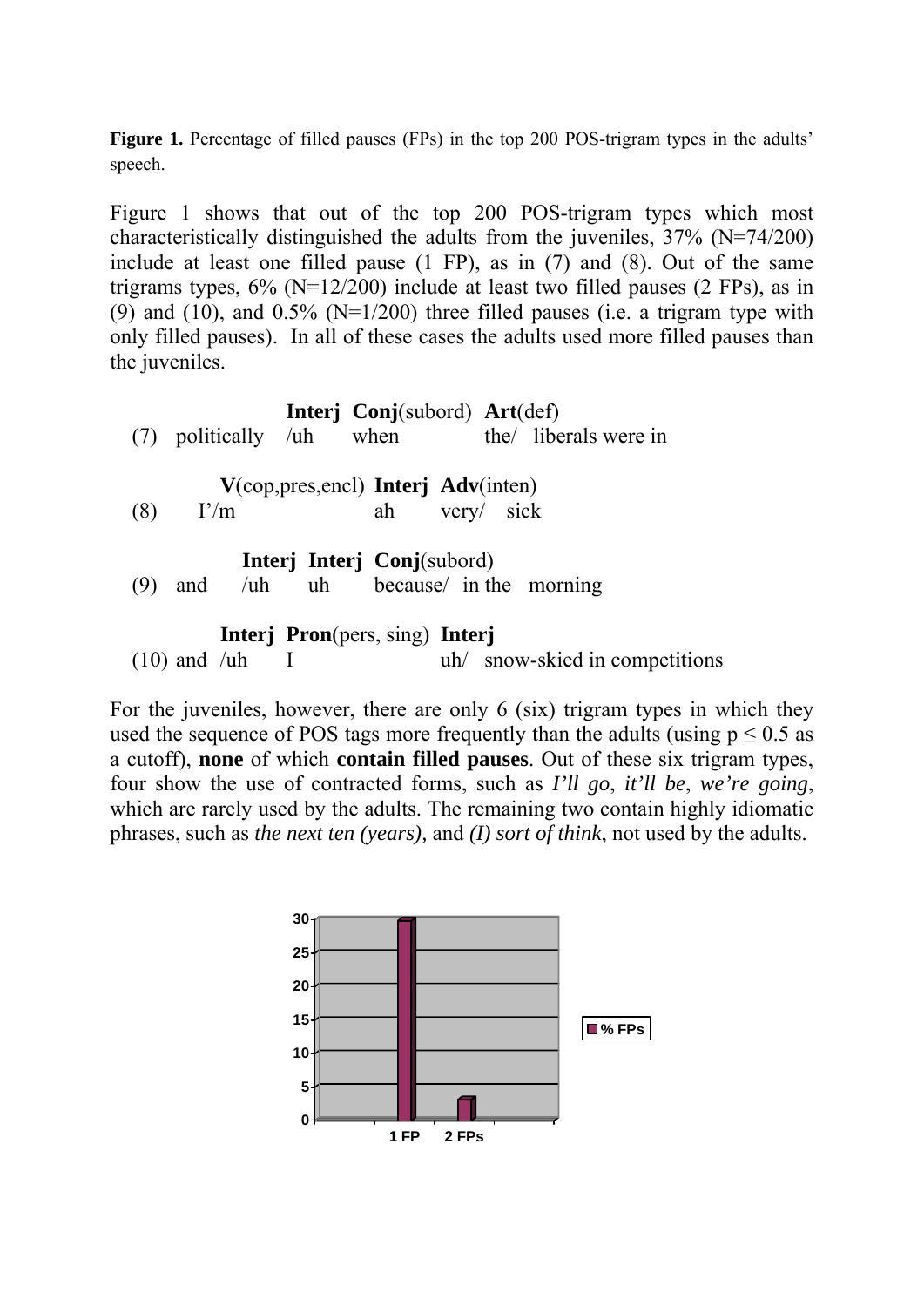**Figure 2.** Percentage of filled pauses (FPs) in the more frequent 666 POS-trigram types in the adults' speech.

Figure 2 shows that out of all statistically significant 666 POS-trigram types produced more frequently by the adults, 29.6% (N=197/666) include at least one filled pause (1 FP). Out of the same trigrams types,  $3.2\%$  (N=21/666) include two filled pauses (2 FPs). In addition, there is one trigram type with filled pauses only.

 Both figures show the same trend. We therefore argue that the highly skewed distribution of FPs across the two groups of speakers is conclusively evidenced by the data. We also argue that this anomaly can be explained in terms of the adults' lesser proficiency of English, which manifests itself as the overuse of FPs and lack of fluency.

 The skewed distribution of the FPs suggested to us that the juveniles have a much more varied syntactic repertoire than the adults, who have much more limited and idiosyncratic syntactic patterns at their disposal; 'limited' in the sense that almost 40% of their top 200 trigram types include at least one FP. To corroborate the findings, we then decided to investigate what kind of impact the elimination of all FPs from the data (scripts) would have on the trigrams and their statistical significance.

 The outcome of running the scripts again without the FPs shows that there are still only 6 statistically significant trigram types for the juveniles as opposed to 522 for the adults. It appears then that the elimination of the FPs has little effect on the number of POS-trigrams that differ in frequency for either the reduced tag set ( $p \le 0.0141$ ), e.g. ART-N-V, or the full tag set ( $p \le 0.0001$ ), e.g. ART(def)-N(com, sing)-V(cop, pres).

 On the basis of the examination of the top 200 FP-less trigram types produced by the adults we see that 38.5% (N=77/200) of the trigram types are ungrammatical, and that some of the remaining trigram types are non-standard. Indisputably ungrammatical trigrams include, for example, omission of an obligatory article or preposition, omission of an obligatory copula or primary verb (*be* or *have*), omission of the subject, use of a redundant article with proper nouns, use of *what* as a relative pronoun (instead of *that* or *which*).

 In examining the syntactic patterns, we interpreted them on the basis of our knowledge of standard (acrolectal) English, which is, we must admit, a risky undertaking. We likewise entertained interpretations based on what we know about non-standard (basilectal) varieties of English, but our knowledge is less than perfect here. Having inspected all trigram types, it became apparent that, in some, the elimination of the FPs resulted in an ungrammatical construction *per se*, such as ART(def)-PRON(poss,sing)-N(com,sing): *the my marriage*; or ART-PRON(dem)-N: *the that type* (an FP between the definite article and the pronoun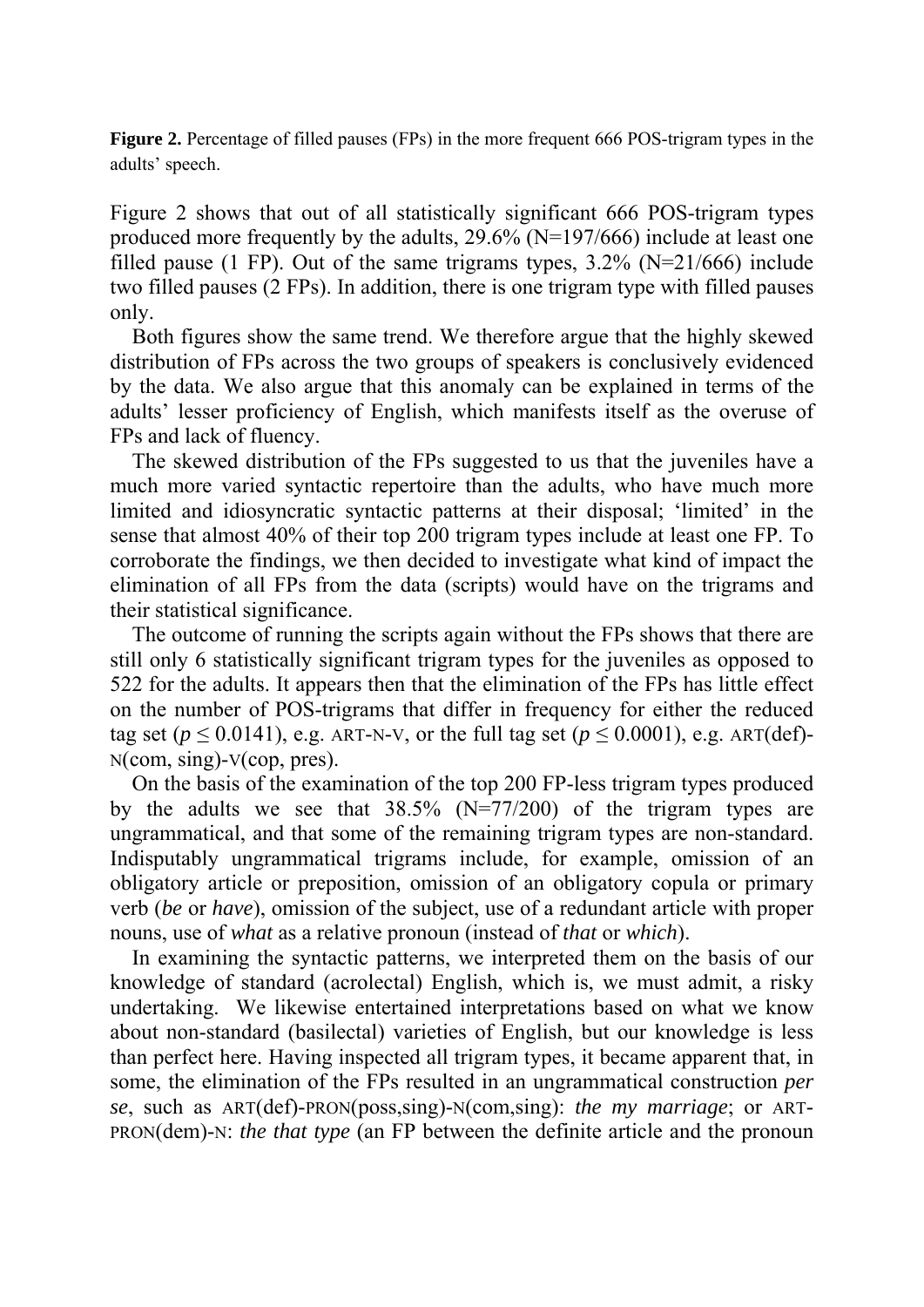to signal correction). We will discuss the repertoire of the trigrams in more detail in future work.

#### **6. Discussion**

The statistically significant differential use of FPs by the adults can be explained in terms of the adults' lesser proficiency, particularly at the level of speech planning, and, consequently, lesser fluency of L2 compared to that of the juveniles. The large number of FPs found in the adults' speech as opposed to the juveniles is in agreement with the evidence attained by means of a careful phonetic analysis in Paananen-Porkka (2007:234), who argues that native speakers of Finnish show "longer pauses on average in English than in Finnish".

On the basis of the highly skewed distribution of the FPs across the two groups we hypothesize that the juveniles have a much more varied syntactic repertoire than the adults, and that the adults have much more limited and idiosyncratic (ungrammatical or non-standard) syntactic patterns at their disposal; 'limited' in the sense that almost 40% of their trigram types include at least one FP. Our findings show that the elimination of all FPs from the data has no statistically significant impact on the trigram types used by the two groups. They clearly support the argument that the adults indeed have much more *idiosyncratic* syntactic patterns at their disposal than the juveniles, who have a much more *constrained* syntactic repertoire than the adults; 'constrained' in the sense that the juveniles conform to the rules of standard (acrolectal) grammar.

In line with the evidence discussed in Oomen & Postma (2001), we would assume that filled pauses are associated with lexical search phenomena, and that both filled pauses and repetitions may signal problems in constituent construction. Christenfeld (1996: 1237) argues that filled pauses seem to be a product of speakers deliberately monitoring or stopping to correct their speech; in other words, they are attending more to what they are saying (cf. also Schourup 1982). However, Oomen & Postma (2001: 1003) suggest that "the production of filled pauses and repetitions is governed by processes that operate relatively independently of the available attentional resources", and that FPs seem to be "automatic reactions to (temporal) problems in speech planning". It is therefore reasonable to conjecture that the overuse of FPs by the adults reflects problems in the construction of syntax at the level of speech planning, and that these difficulties manifest themselves as disfluent speech (FPs).

References

Bot de, K., W. Lowie & M. Verspoor. 2005. *Second language acquisition: An advanced resource book.* London: Routledge.

Chambers, J.K. 2003. *Sociolinguistic theory. Linguistic variation and its social implications.* Oxford: Blackwell.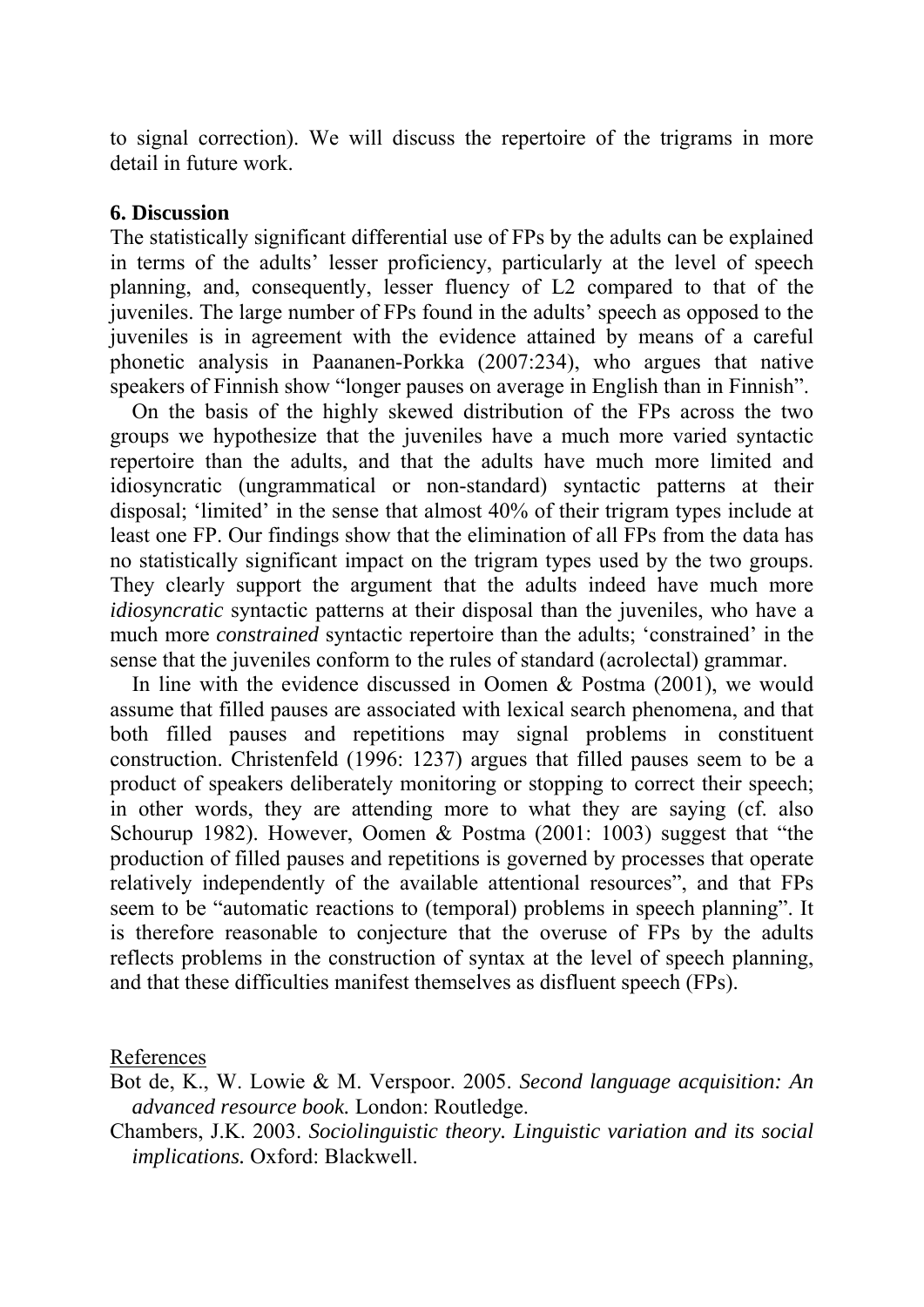- Christenfeld, N.S. 1996. Effects of a metronome on the filled pauses of fluent speakers. *Journal of Speech and Hearing Research* 39, 1232-1238.
- Clyne, M. & S. Kipp. 2006. Australia's community languages. *International J. Soc. Lang.* 180, 7-21.
- Cook, V. (ed.). 2003. *Effects of the second language on the first.* Clevedon, UK: Multilingual Matters.
- Ellis, R. 1994. *The study of second language acquisition.* Oxford: Oxford University Press.
- Fillmore, C. & P. Kay. 1999. Grammatical construction and linguistic generalizations. The *what's x doing y* construction. *Language* 75, 1-33.
- Garside, R., G. Leech & T. McEmery. 1997. *Corpus annotation. Linguistic information from computer text corpora.* London: Longman.
- Hirvonen, P. 2001. Doni finished meni läpi highskoulun. Borrowing, codeswitching and language shift in American Finnish. In P. Sture Ureland (ed.) *Global Eurolinguistics. European languages in North America – Migration, maintenance and death*. Tübingen: Niemeyer. Pp. 297-324.
- Jarvis, S. 2003. Probing the effects of the L2 on the L1. A case study. In V. Cook (ed.) *Effects of the second language on the first.* Clevedon, UK: Multilingual Matters. Pp. 81-102.
- Karttunen, F. 1977. Finnish in America. A case study in monogenerational language change. In B.G. Blount & M. Sanches (eds.) *Sociocultural dimensions of language change.* New York: Academic Press. Pp. 173-184.
- Kemppainen, J. 2000. Lexical features in the spoken English of Finnish Australians. Unpublished MA thesis, University of Oulu.
- Klintborg, S. 1999. *The transience of American Swedish.* Lund: Lund University Press.
- Laakkonen, K. 2000. A study of the realization of rhythm in the English of Finnish Australians. Unpublished MA thesis, University of Oulu.
- Lahti, H. 1999. Lexical errors in the spoken English of Finnish Australians*.* Unpublished MA thesis, University of Oulu.
- Lauttamus, T., J. Nerbonne, & W. Wiersma. 2007. Detecting syntactic contamination in emigrants. The English of Finnish Australians. *SKY Journal of Linguistics* 20, 273-307. [online version on-line at <www.ling. helsinki.fi/ sky/julkaisut/SKY2007/LAUTTAMUS%20ET%20AL.pdf]
- Lenneberg, E. 1967. *Biological foundations of language.* New York: John Wiley.
- Levänen, H. 2008. The use of articles in the spoken English of first and second generation Finnish Australians. Unpublished MA thesis, University of Oulu.
- Mannila, T. 1999. A study of phonic interference from Finnish in the English of Finnish Australians. Unpublished MA thesis, University of Oulu.